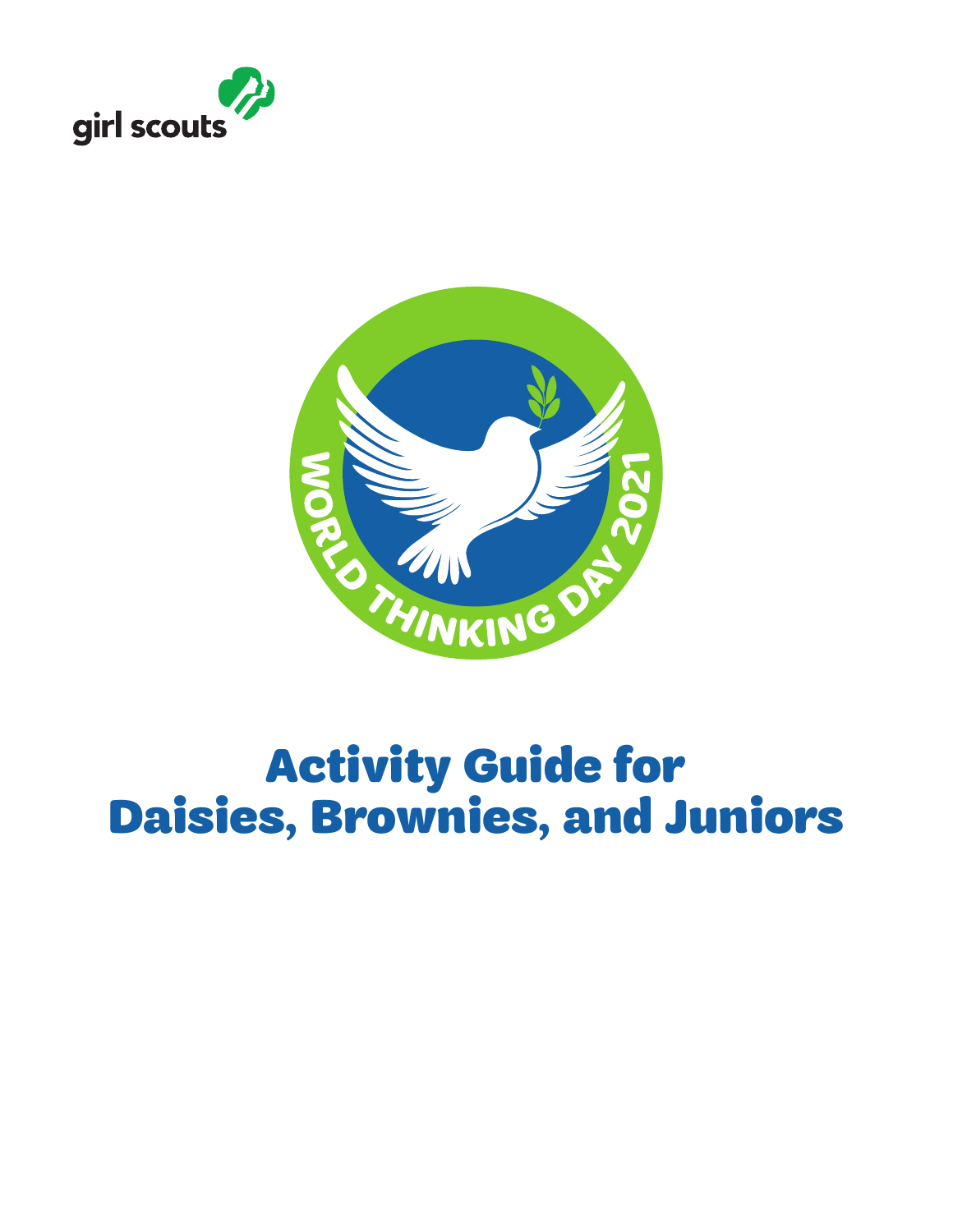

I n Girl Scouts®, you are part of a special group of girls that stretches across the world. On February 22 of each year, Girl Scouts and Girl Guides from 150 countries celebrate World Thinking Day. (That's one big celebration!) World Thinking Day is a way to celebrate with girls all over the world by doing the same activities around a shared theme.

#### **The 2021 World Thinking Day theme is "Peacebuilding."**

To earn your World Thinking Day award, you will discover what peacebuilding means and make a peace pledge for World Thinking Day!

# **World Thinking Day Award Activities**

#### **There are five steps to earning your World Thinking Day award.**

- **1.** Explore World Thinking Day.
- **2.** Find out what peacebuilding means.
- **3.** Explore peacebuilding in Girl Scouts.
- **4.** Get inspired by peacebuilding.
- **5.** Create a peace pledge.

The first four steps have choices that will help you explore peacebuilding and connect to your Girl Scout sisters! In steps four and five, you'll create a peace pledge to share with your community, country, or world.

2

# **Let's get started!**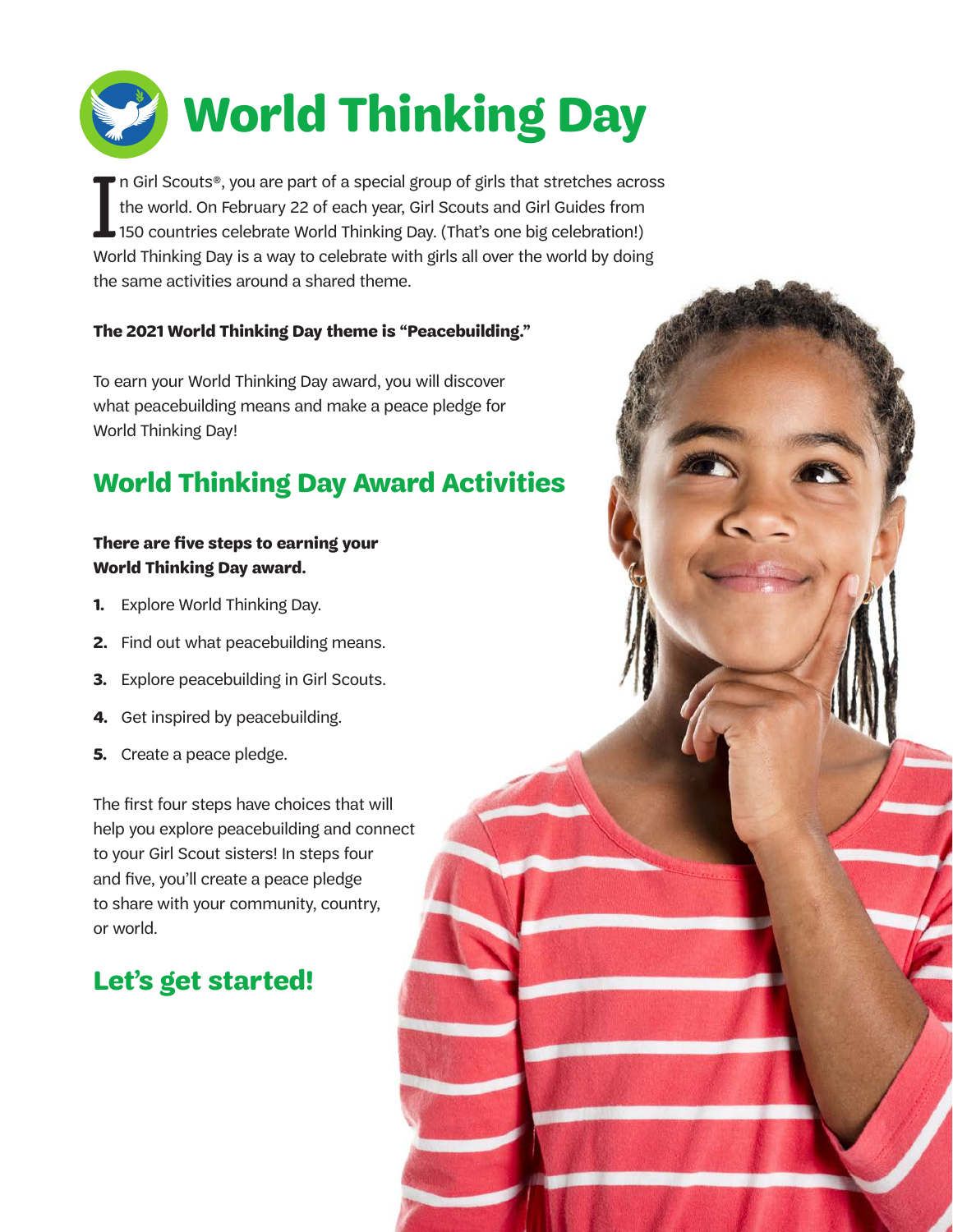### **STEP 1. Explore World Thinking Day**

#### **Choice 1: Write a peacebuilding song.**

Singing songs is one of many fun Girl Scout traditions. You sing while you're on hikes, at meetings, at ceremonies, and around a campfire! With your friends or family, think of any songs you might know about peace and friendship. These could be Girl Scout songs, like "Make New Friends," or other songs.

Then, brainstorm what peacebuilding means to you. If you need ideas, you might think about words like "peace," "trust," "bringing together," "harmony," or "calm" and the ideas they represent. You can also look at the definition for peacebuilding in the glossary at the end of this packet.

Once you've defined peacebuilding for yourself, choose a few words from your definition or the words listed above and create a song that includes those words.

If you need more ideas, try listening to the WAGGGS's ["The World Song"](https://www.youtube.com/watch?v=1gKXt2s5pNw) sung by Melinda Caroll, that connects Girl Guides and Girl Scouts around the world. How can songs and music help create peace and connect people?



# **THE WORLD SONG**<sup>1</sup>

*Our way is clear as we march on, And see! Our flag on high, Is never furled throughout the world, For hope shall never die! We must unite for what is right, In friendship true and strong, Until the earth, In its rebirth, Shall sing our song! Shall sing our song! All those who loved the true and good, Whose promises were kept, With humble mind, whose acts were kind, whose honor never slept; These were the free! And we must be, Prepared like them to live, To give to all, Both great and small, All we can give.*

<sup>1</sup> GSUSA acknowledges the World Association of Girl Guides and Girl Scouts. For more, https://www.wagggs.org/en/terms-conditions/ (accessed May 7, 2019)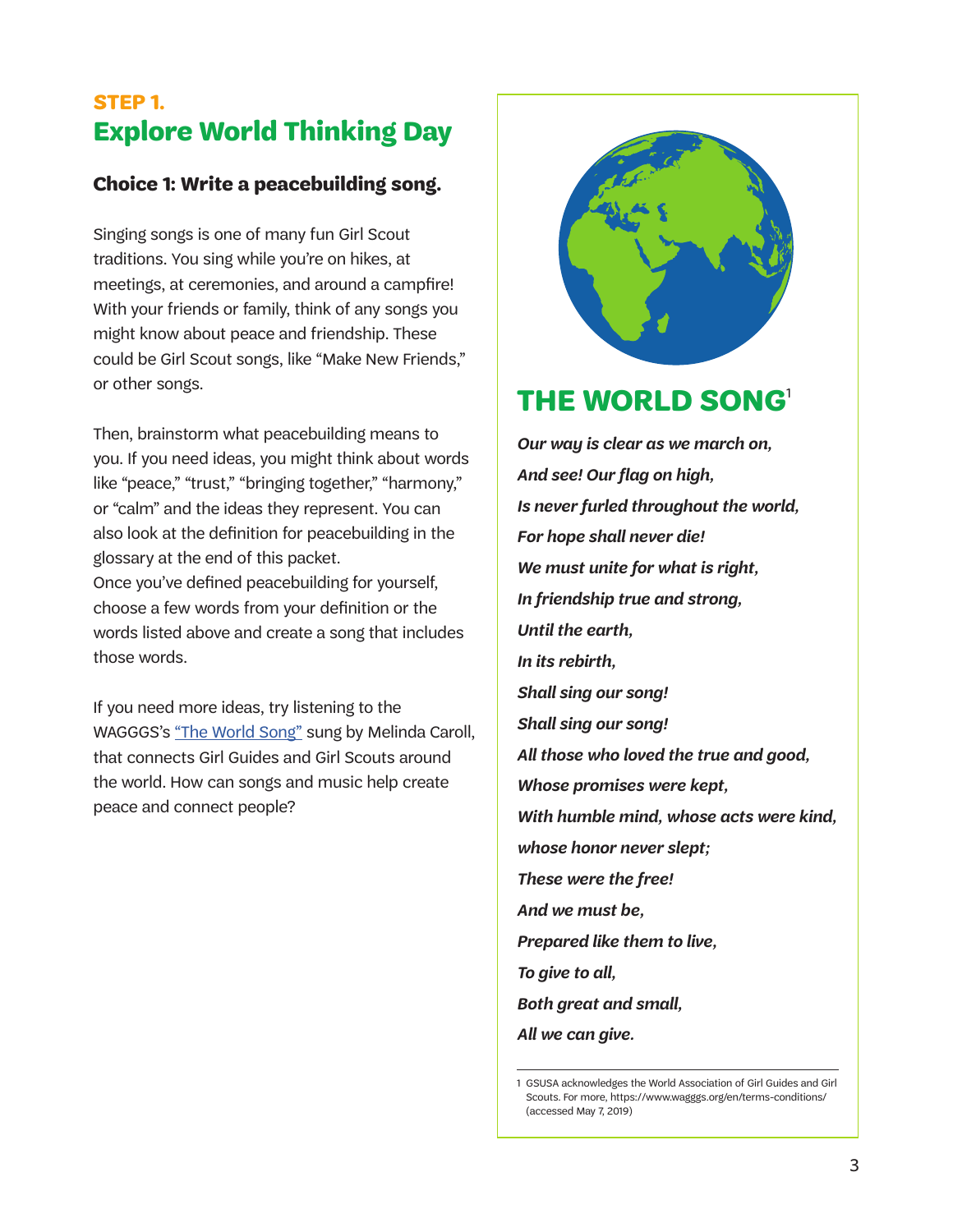#### **Choice 2: Make World Thinking Day posters.**

For this activity, you'll need at least two friends to help you with the World Thinking Day Story. If you are earning your World Thinking Day award with your troop or group, you can split into three smaller groups.

Give each group one part of the World Thinking Day Story, found in the handouts at the end of this activity packet. Read the story together, then create a poster or illustration of your part of the story. You can use any art supplies that you have: markers, paper, stickers, flags, or other craft supplies.

When you are done making your poster, show it to the rest of the group and read your section of the World Thinking Day Story and explain how you illustrated it.

Then, think about how working together on a project like this can help you practice peace. How did you make sure to include everyone in your group? What are some ways you practiced peaceful behavior as you worked together? What are some other ways you build peace in your friendships?

#### **Choice 3: Act out the World Thinking Day story.**

Read the World Thinking Day Story in the handouts at the end of this packet, then come up with ways you could act out different parts of the story. If you are earning your World Thinking Day award with your Girl Scout troop or a large group, you can split into two or more groups.

Figure out as many ways to act out the story as you can. For example, you might show blowing out candles for "birthday." You can also draw or find props, like flags for the countries mentioned in the story or a mustache for Lord Baden-Powell.

You could also think of it as a play, and assign roles to different girls in your group.

Once you are ready, have one person narrate and act out your group's story.

If you have two groups, act out the story at the same time and then compare notes! Did you see something clever the other group did or something different than what you did? How did you find ways to work together to act out the story?

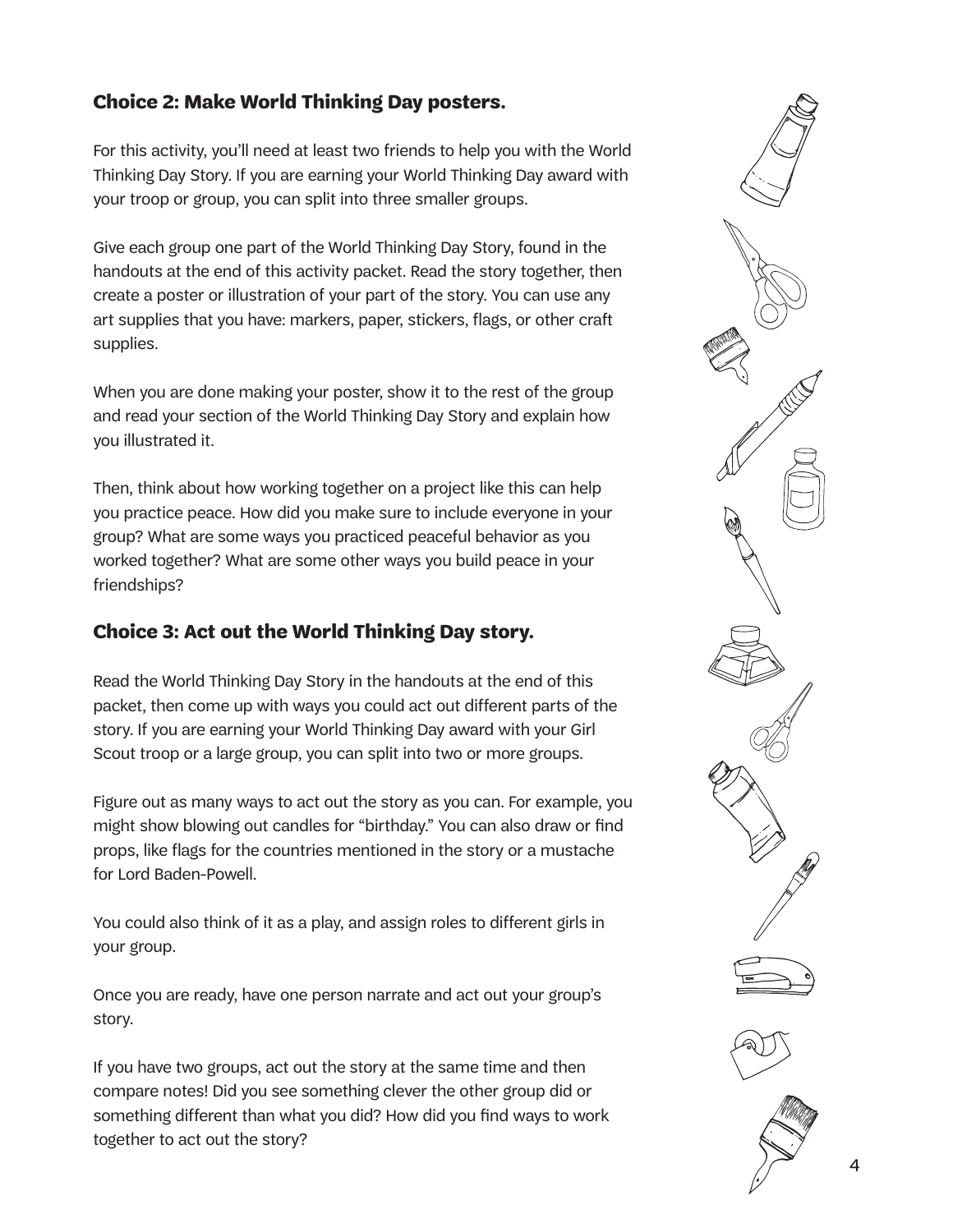# **STEP 2 Find Out What Peacebuilding Means**

#### **Choice 1: Play a circle game.**

To play this game, you will need a group of friends and a rope or string long enough to make a circle that players can stand inside. Start with all your friends standing inside the circle. Be sure that everyone is included before you move forward.

Then, have everyone step out of the circle and make it smaller. You may have to squeeze to get everyone in!

Keep playing, making the circle smaller as you go. Talk as a group to come up with solutions as the circle gets smaller and smaller. Maybe you can all put a foot in? Come up with a solution that can include everyone. Adjust as you go along!

When you're done playing, be sure to talk with your friends about the game. You may want to ask some of these questions:

- Were you worried that you would be left out as the circle got *smaller?*
- *Have you ever been left out or excluded from something?*
- *Why is it important to include others?*
- *How did you feel about solving a problem to include everyone?*
- *Coming up with solutions is part of peacebuilding. Do you know someone who is good at peacebuilding or finding solutions to problems?*

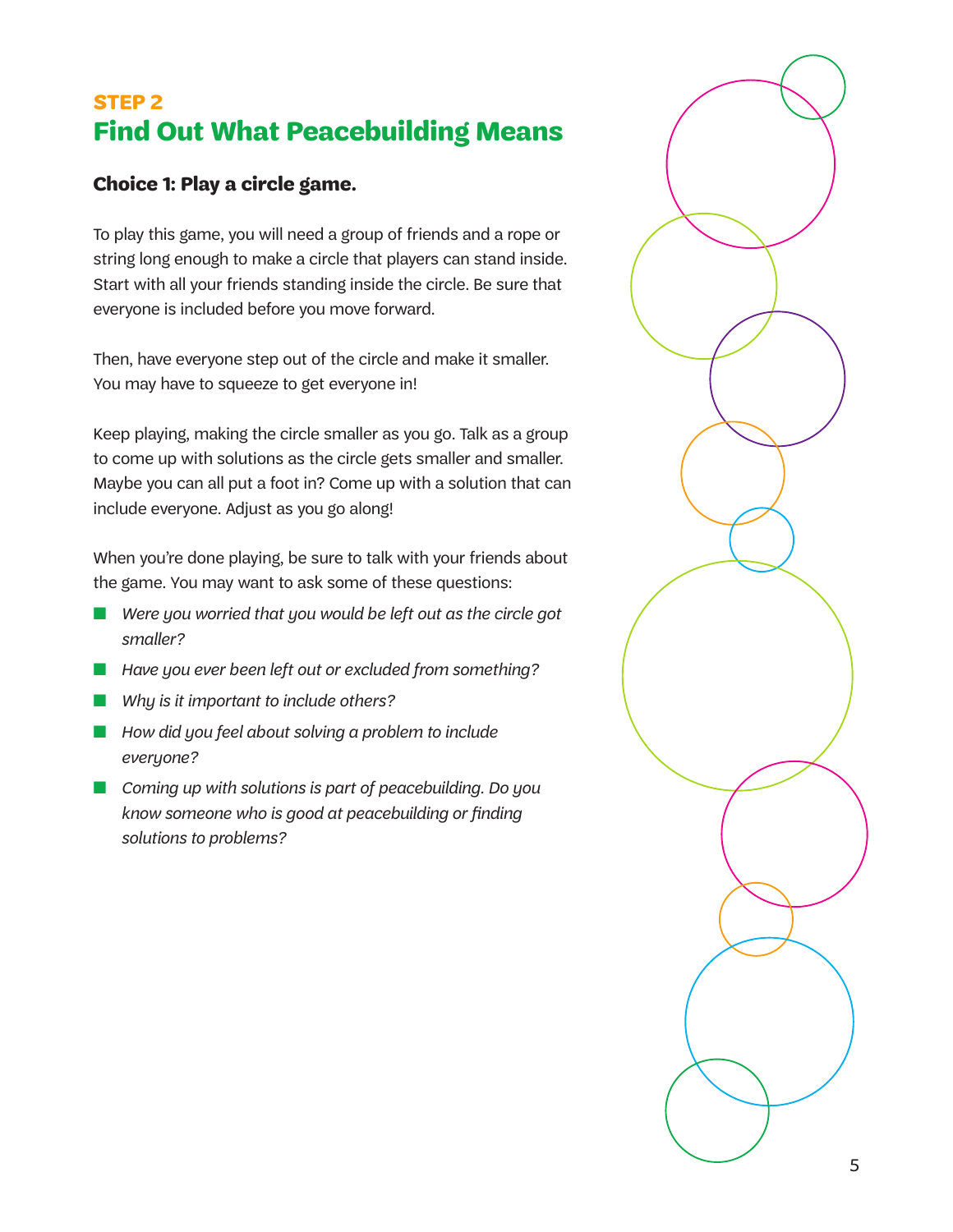#### **Choice 2: Take part in a peacemaker face-off.**

Observing and listening are very important tools in peacemaking. For this activity, you'll need to make five face masks. These don't have to be fancy! Just paper and a marker or crayon is enough. On separate pieces of paper, draw five different faces: happy (smile), sad (frown), angry (eyes narrowed, frown for mouth), worried or afraid (squiggly line for mouth), unsure or don't care (straight line for mouth).

Sit in a circle with your friends or family so that you can see everyone. Then read out loud the statements in the sidebar and hold up the emoticon mask that matches how this statement might make you feel.

When you are finished, think and talk about the statements you heard. What statements did you immediately have an emotion for? Were there any statements you had to think about for a minute?

Talk about how listening and respect can help build peace. Some questions you might want to talk about are:

- *Does everyone feel exactly the same way about things?*
- *Why should you respect the way someone else feels?*
- *What does respect mean to you?*
- *When two sides are arguing and you want to make peace, how does being respectful help?*
- *How do you think observing and listening to people will help you be a better peacebuilder?*



**You lose at a game.**

**Your sister calls you a name.**

**Your mom bakes your favorite cookies.**

**You see something funny on TV.**

**Your friend isn't sharing.**

**Your sneaker shoelace breaks.**

**You were picked last for a game.**

**You woke up thinking it was a school day and realize it's a Saturday.**

**You're sleeping at a friend's house and find out they have different rules and do things differently from your family.**

**You eat something you would never eat before and find out you actually like it.**

**You tell your friend a secret but now think she might tell someone else.**



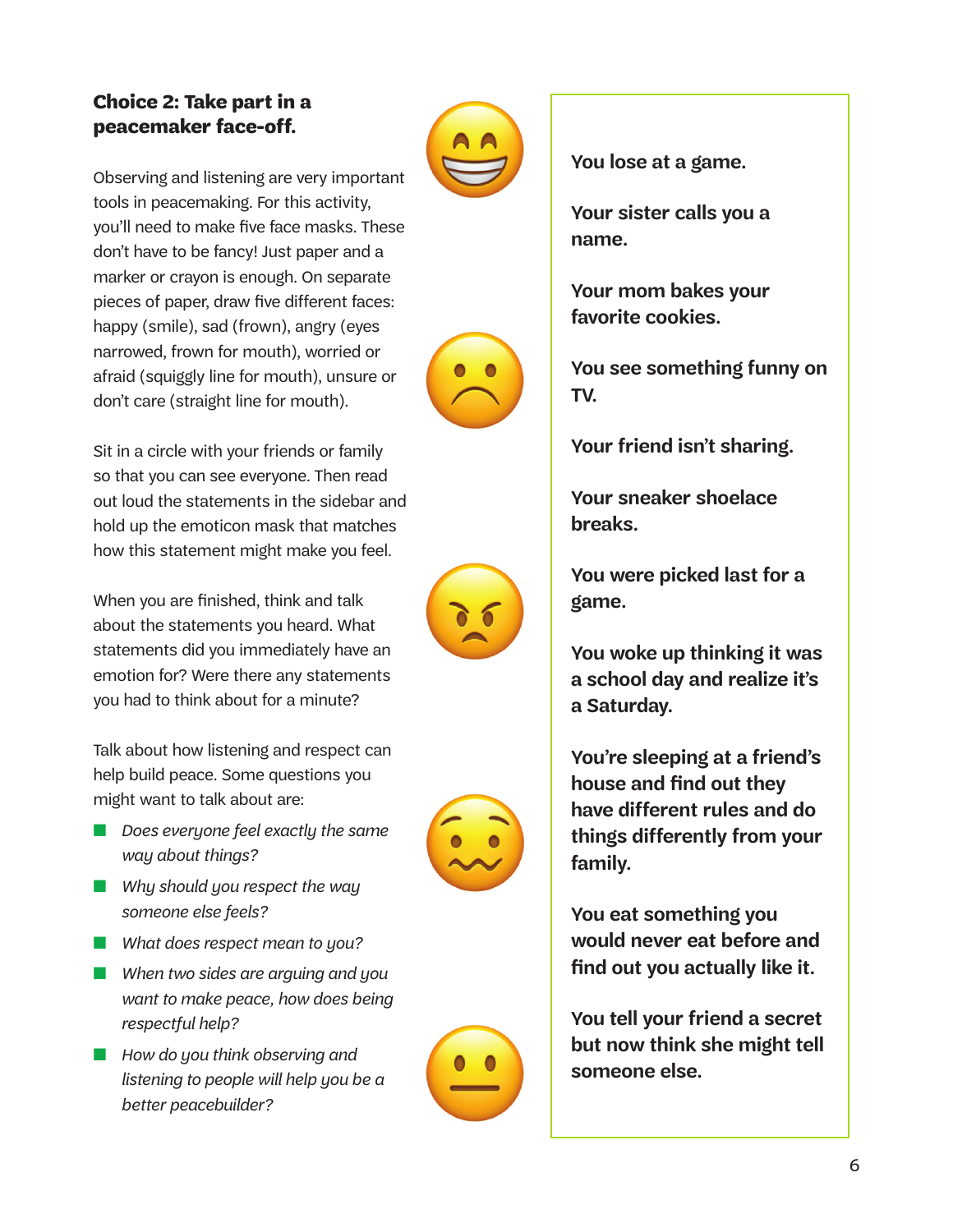#### **Choice 3: Play a pass-around peace game.**

Sit in a circle with your Girl Scout friends or family, make sure everyone has a piece of paper or a pencil, and then ask an adult to start a timer for 30 seconds. On one side of your paper, write what you think peacebuilding means. The definition can be a sentence or a bunch of words that would help others understand what peacebuilding means. On the other side, draw a picture that represents your definition of peacebuilding.

After 30 seconds, pass your paper to the person on your left. Then, in ten seconds or less, add something to the drawing you've just received from the person on your right. Make sure you just add to what your friend drew, not create something new. Keep drawing and passing until you get your original drawing back.

Take a look at what's been added to all the drawings! You might want to talk about some of these questions as a group:

- *What happened to your drawing? Does it still show your thoughts about peacebuilding?*
- *How does it feel to have someone add to your picture?*
- *Does it reflect your definition of peacebuilding? Why or why not?*
- *Did your definition of peacebuilding stay the same or change?*
- *Do you think there is one definition of peacebuilding?*
- *Why is it important to talk about what peacebuilding means to each of us?*

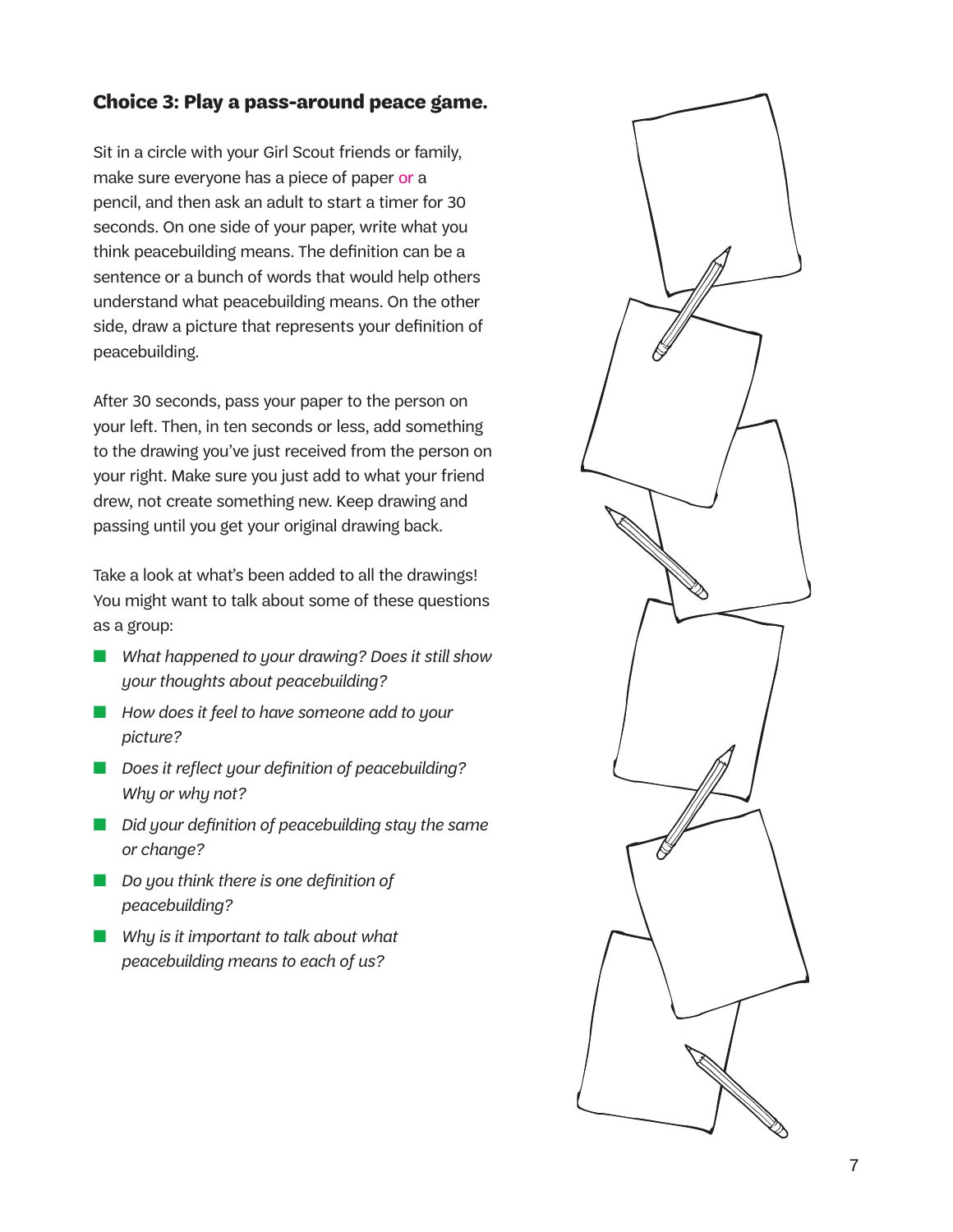# **STEP 3 Explore Peacebuilding in Girl Scouts**

#### **Choice 1: Make a pinwheel for peace.**

The Pinwheels for Peace project is a global movement of people who plant pinwheels in the ground outside public places, like libraries and school, every year on September 21, the International Day of Peace. When the Girl Scouts joined the Pinwheels for Peace movement in 2011, more than 4 million pinwheels were planted at thousands of locations around the world! One group arranged all their pinwheels to create the shape of a giant peace sign. You can even organize a Pinwheels for Peace event in your community and create an entire garden full of pinwheels.

To make your pinwheel, you will need scissors, crayons or coloring supplies, a pin, a pencil with an eraser, and a copy of the pinwheel template on the next page.



**2**

Cut out the pinwheel square on the black solid line and the peace circle on the white solid line.

On one side, write down what peace means to you. On the other side, draw, color, or decorate your pinwheel.

**3**

**4**

**5**

Following the lines on the template, cut from all four corners on the black solid lines, leaving about two inches of center uncut.

Gently bend (don't fold) the paper and line up the dots on the outer edge of the pinwheel with the dot in the center.

Stick the pin through all dots into the pencil eraser.

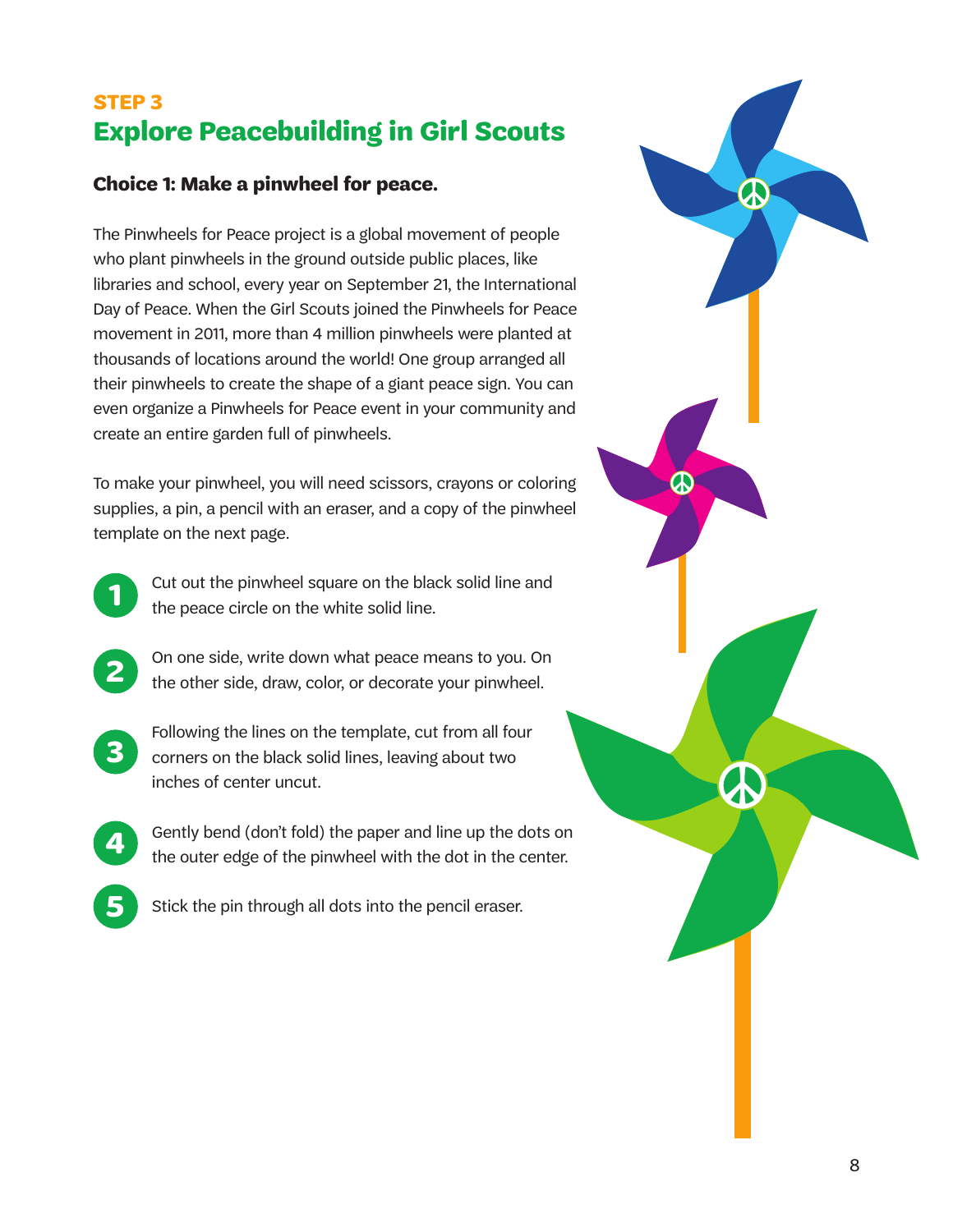



Cut out this peace sign and put it in the center of your pinwheel before you put the pin in it.

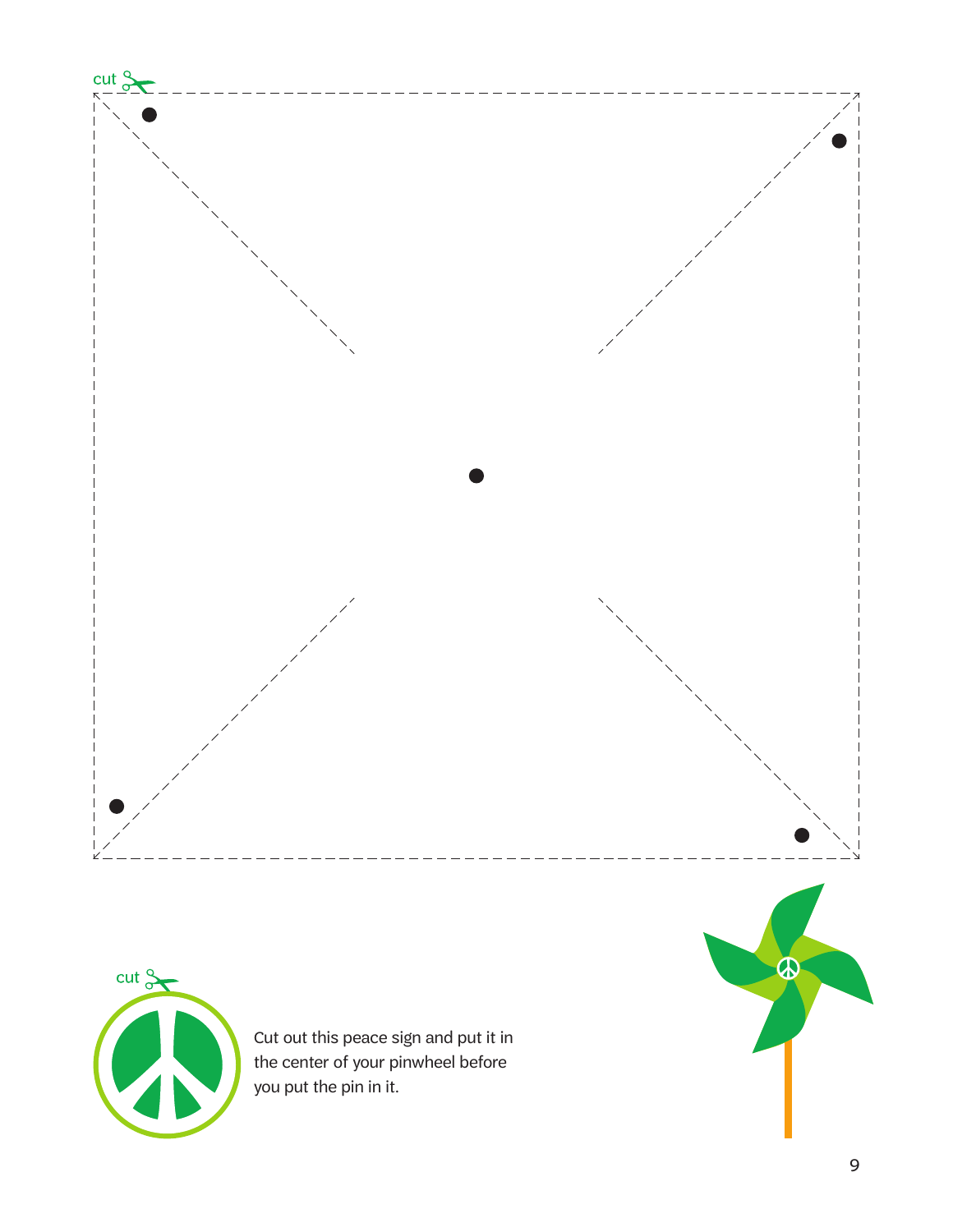#### **Choice 2: Explore Girl Scout peacebuilding traditions.**

Traditions give Girl Scouts a sense of history—and inspire us to be the best we can be. It's also a way to remind us how to create peace and friendship with our big and powerful sisterhood. Try some of these Girl Scout traditions, then come up with a special peacebuilding tradition for your Girl Scout group or family. It could be a peace candle that you light before every meeting, a peace flag you all sign your names to, a peace song you write, a handshake you come up with, or anything else you think of!

- **Girl Scout sign:** Girl Scouts make the Girl Scout sign—raising three fingers of the right hand with the thumb holding down the pinky—when they say the Girl Scout Promise. The three fingers represent the three parts of the Promise.
- **Motto:** The Girl Scout motto is "Be prepared." In the 1947 Girl Scout Handbook, the motto was explained this way: "A Girl Scout is ready to help out wherever she is needed. Willingness to serve is not enough; you must know how to do the job well, even in an emergency." The same holds true today.
- **Slogan:** The Girl Scout slogan, which has been used since 1912, is "Do a good turn daily." The slogan is a reminder of the many ways girls can contribute positively to the lives of others.
- **Greeting:** Girl Scouts can greet one another with the Girl Scout handshake, used by Girl Scouts and Girl Guides all over the world. The handshake is made by shaking hands with the left hand and making the Girl Scout sign with the right. The left hand is nearest to the heart and signifies friendship.
- **Friendship circle:** Representing the unbroken chain of friendship among Girl Scouts and Girl Guides around the world, the friendship circle involves Girl Scouts standing in a circle, crossing their right arms over their left, and clasping hands with their friends on both sides. Everyone then makes a silent wish as a friendship squeeze is passed from hand to hand around the circle.
- **SWAPS:** Girl Scouts often make small tokens of friendship to exchange with the Girl Scouts they meet while traveling. These little gifts are called "SWAPS," which stands for "Special Whatchamacallits Affectionately Pinned Somewhere."
- **Buddy system:** Girl Scouts pair up when they are on field trips or camping trips and make sure to watch over each other.
- **Singing:** Girl Scouts love to sing—it's a way to bond, whether it's on a hike, around a campfire, at a meeting, or at a special ceremony.

How have the Girl Scout traditions helped you feel like you are part of a community? Do you have any other peace traditions that are important to you or your family?

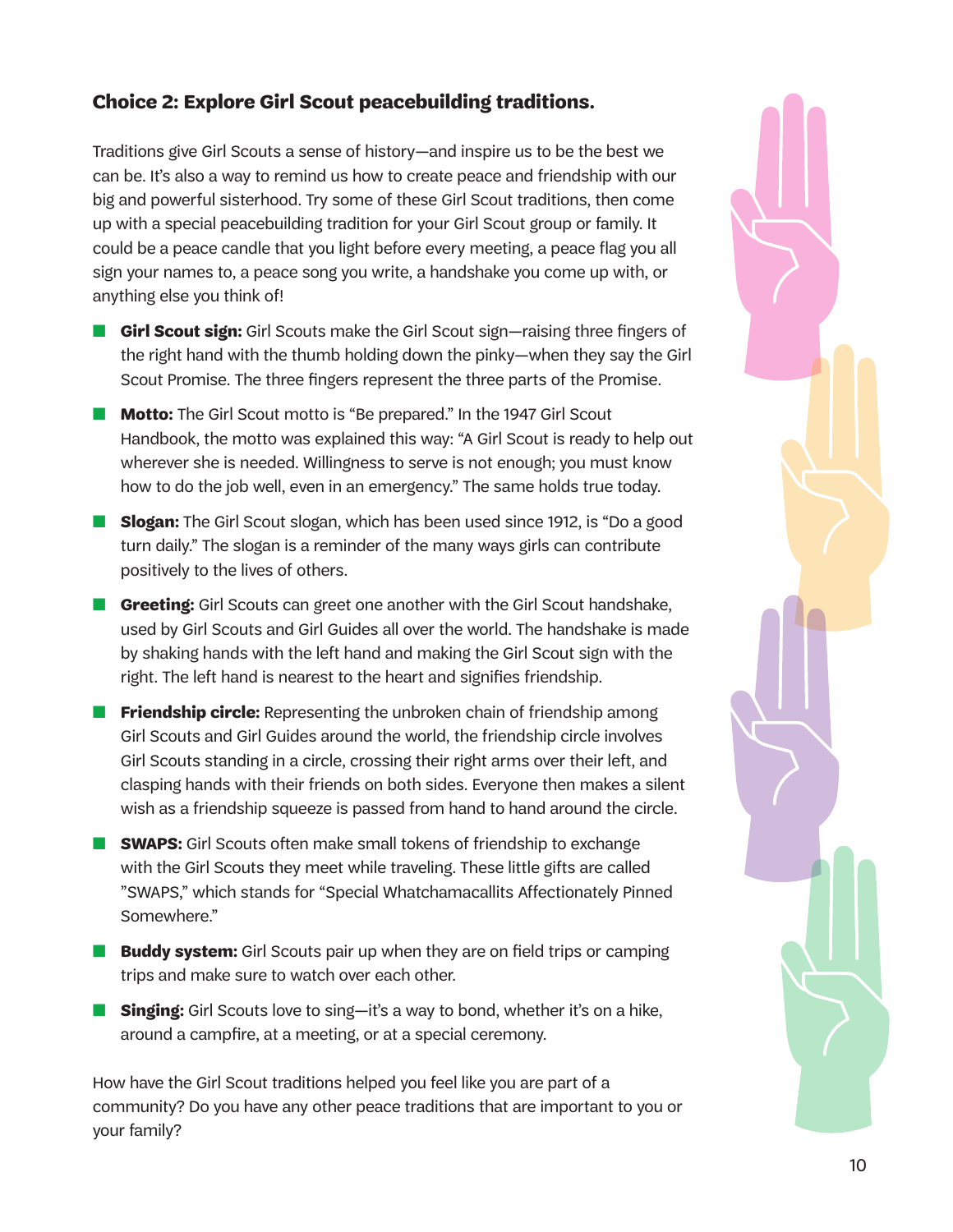#### **Choice 3: Act out real-life Girl Guide stories.**

The Girl Guide and Girl Scout global sisterhood is huge! There are 10 million Girl Guides and Girl Scouts in over 150 different countries. Choose one of the WAGGGS stories included in the handouts at the end of this activity packet and then read through it and think of ways you could act it out. If you are in a large group, you can split into smaller groups and choose different stories.

Create a skit based on the story you read, then share it with everyone. After every group has shared its skit, talk about what it means to be part of a global sisterhood. You can use some of these questions to get started:

- What story surprised you most about what your Girl Guide sisters are doing?
- What did you learn about your Girl Guide sisters?
- Did any of their stories inspire you? If so, how?
- Why is it important for us to be connected with our sisters in order to create a more peaceful world?

### **STEP 4 Get Inspired by Peacebuilding**

#### **Choice 1: Talk to a peacebuilder.**

Invite a speaker to come to your troop or group meeting to talk about what it means to be a peacebuilder. This could be someone from law enforcement, a mediator, a coach, or a counselor at school—anyone who has experience with resolving conflict. You could also choose to talk to a former Peace Corps volunteer about the ways they have promoted peace in different parts of the world.

Afterward, talk about what you heard from your guest speaker. Did they have any advice or tips about being a good peacebuilder? Brainstorm ways that you can build peace in your home, school, community, or world.

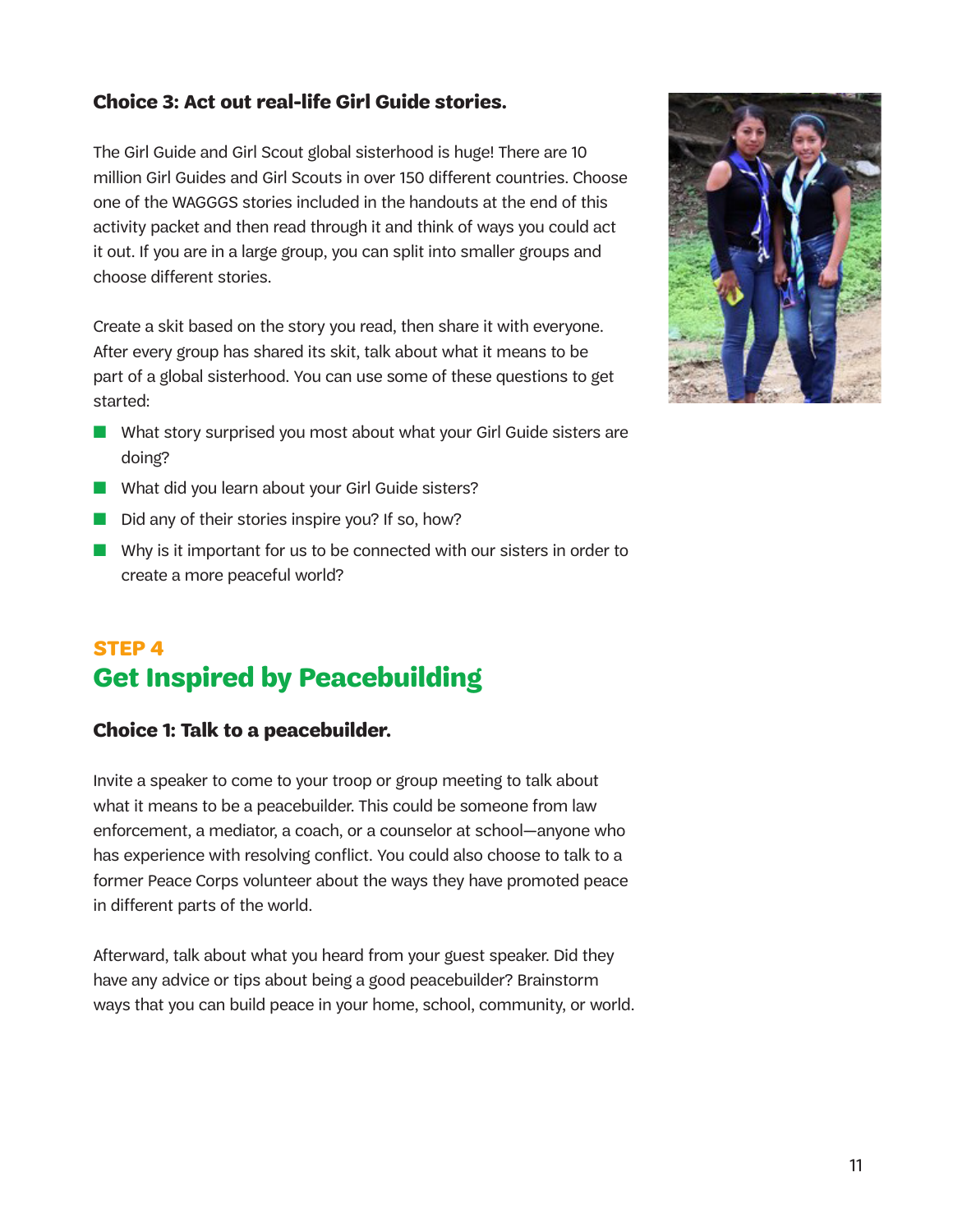#### **Choice 2: Find a peace hero.**

Choose a female peace hero to learn more about, then share what you learned with your friends or family.

Make sure to try to find the following information to share later with everyone:

- Who is your peace hero? What is her name?
- Where does she come from?
- What is her goal?
- How does she work on her goal?
- What is the best thing about her work?
- What is the most challenging thing about her work?
- Are her methods peaceful?
- Has she been successful in her goals?

If you need ideas to find a peace activist, trying checking winners of the Nobel Peace Prize, such as: Malala Yousafzai, Leymah Gbowee, Rigoberta Menchú Tum, Wangari Maathai, and Jody Williams. Girl Scouts like Samantha Smith have also been peace activists.

But remember, a peacebuilder doesn't have to be someone famous! Maybe someone in your community is also a peacebuilder?

#### **Choice 3: Make a peace quilt.**

In 1981, after hearing about the devastating effect of nuclear testing, two women made a patchwork quilt to try to change attitudes about nuclear weapons. Their project became known as the Boise Quilt Peace Project and inspired many other peace quilt projects across America. One was called the National Peace Quilt, which had squares of all 50 states inside a red, white, and blue border. It was sent to United States Senators to "rest beneath the warmth and weight of our hopes for the future of our children."\*

Make your own peace quilt. Take a square of white or off-white cotton cloth, approximately 12 inches square, and decorate it with art supplies like markers, beads, fabric scraps, feathers, glue, or other materials. Using these supplies, come up with a symbol for peace and draw it on or attach it to your cloth. Some ideas might be: a dove, an olive branch, a peace sign, fingers making a "V" sign, hands holding one another, the sun, a tree, a heart, flowers, a rainbow, the word "peace," or something else.

When everyone has finished their square, have an adult help you sew the squares together.



<sup>\*</sup> Elizabeth Kolbert, "Quilters Making an Appeal for Peace." *New York Times*, October 10, 1985, [https://www.nytimes.](https://www.nytimes.com/1985/10/10/garden/quilters-making-an-appeal-for-peace.html) [com/1985/10/10/garden/quilters-making-an-appeal-for-peace.html](https://www.nytimes.com/1985/10/10/garden/quilters-making-an-appeal-for-peace.html), accessed February 19, 2020.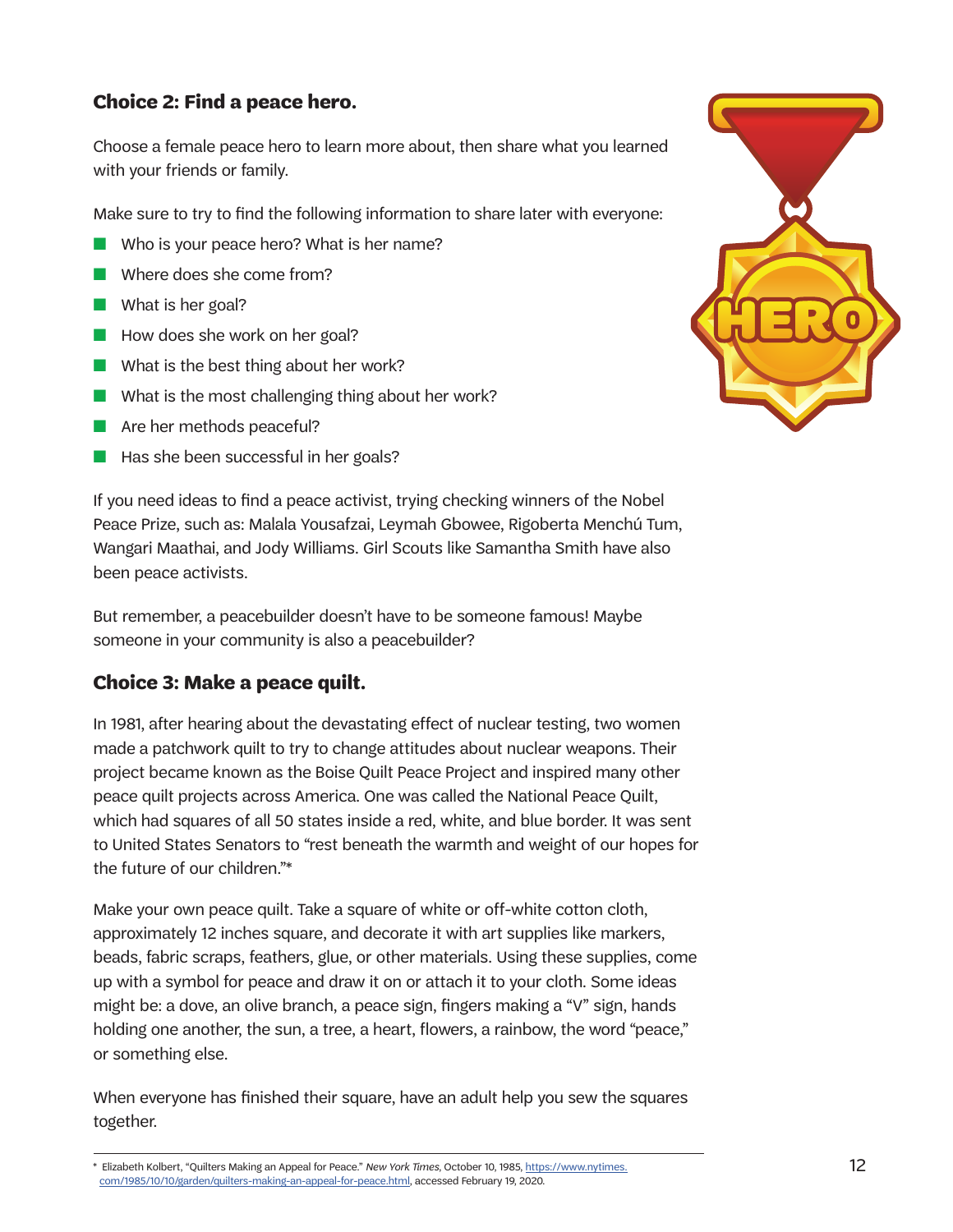# **Step 5 Create a peace pledge.**

Peacebuilding starts with you! One way to do that is by making a peace pledge. A pledge is a promise or agreement you all make together and will agree to keep.

As a group, with your Girl Scout friends or your family, come up with a peace pledge together. Start by thinking about the kinds of things you hope for. What is it that you want to do? Who do you want to help most? For example, you might want to use kind words, care for our planet, help others, respect other people from all over the world, or work out problems peacefully.

Share what you've thought of, then create a peace pledge using this model:

|                                                                                                                                                                                                                                      | ,我们也不会有什么。""我们的人,我们也不会有什么?""我们的人,我们也不会有什么?""我们的人,我们也不会有什么?""我们的人,我们也不会有什么?""我们的人                                                                                                                                                    |
|--------------------------------------------------------------------------------------------------------------------------------------------------------------------------------------------------------------------------------------|-------------------------------------------------------------------------------------------------------------------------------------------------------------------------------------------------------------------------------------|
| I believe we should have <b>should have a sense of the sense of the sense of the sense of the sense of the sense of the sense of the sense of the sense of the sense of the sense of the sense of the sense of the sense of the </b> | <b>Example 2018</b> The Contract of the Contract of the Contract of the Contract of the Contract of the Contract of the Contract of the Contract of the Contract of the Contract of the Contract of the Contract of the Contract of |
| I want to help make a difference for peace by __________________________________                                                                                                                                                     | ,我们也不能会在这里,我们也不能会在这里,我们也不能会在这里,我们也不能会在这里,我们也不能会在这里,我们也不能会在这里,我们也不能会在这里,我们也不能会在这里                                                                                                                                                    |
| It's important to respect and listen to others because __________________________                                                                                                                                                    |                                                                                                                                                                                                                                     |
| I pledge to be a peacebuilder every day in my home, school, community, and the world.                                                                                                                                                |                                                                                                                                                                                                                                     |
|                                                                                                                                                                                                                                      |                                                                                                                                                                                                                                     |

Have everyone who helped create the pledge sign it. If you want to, you can decorate your pledge with drawings, stickers, or anything else symbolizing peace.

Then share your peace pledge with others. Contact your school or community center to see if you can hang the pledge in those locations for World Thinking Day.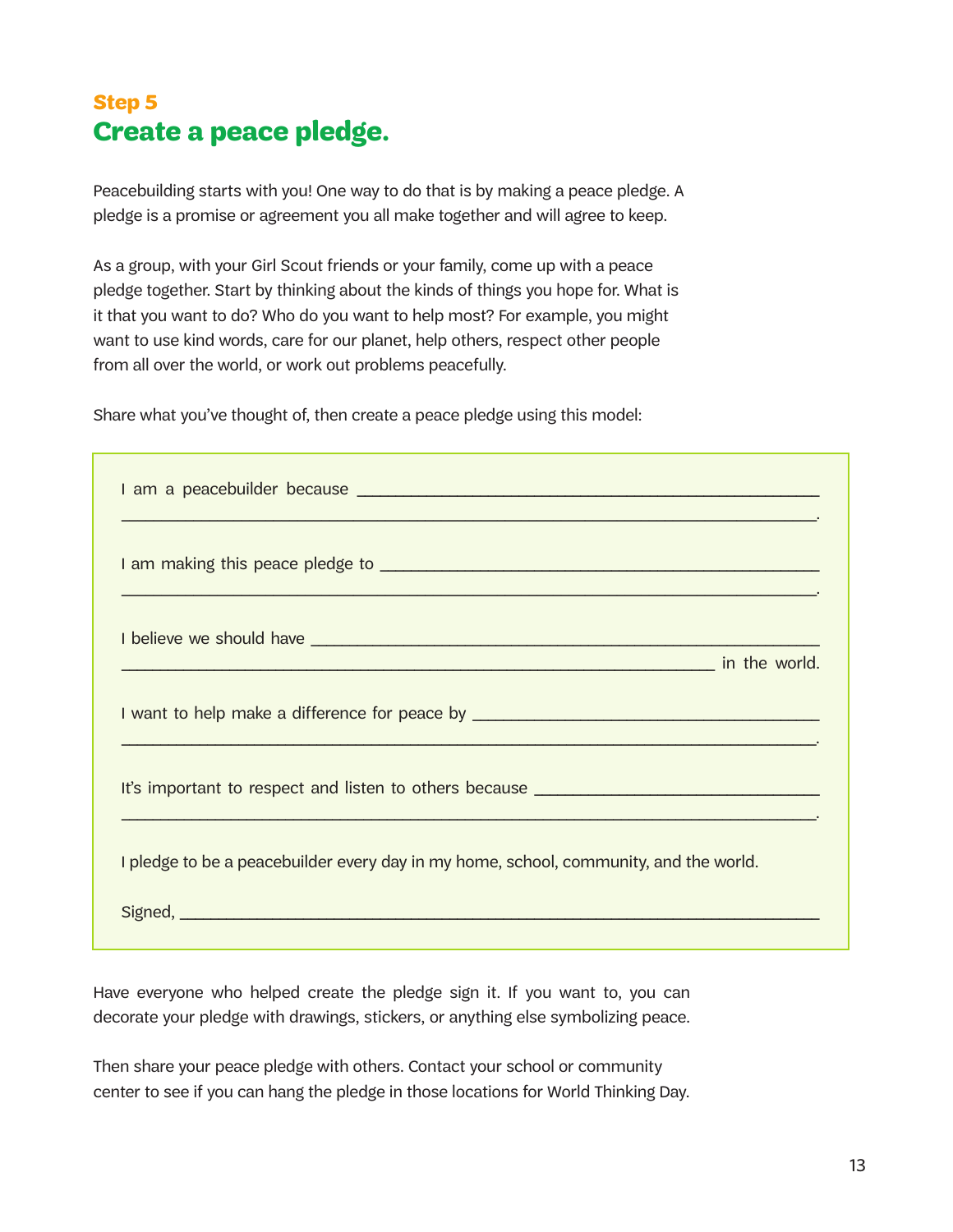### **Girl Scout Daisies, Brownies, and Juniors World Thinking Day Activity Handouts**

**Step 1, Choice 2 and Choice 3 World Thinking Day History (Story) in Three Parts**

### **Part 1: A Special Day**

In 1926, Girl Scouts and Girl Guides from around the world met in the United States for the 4th World Conference. At the meeting, they created a special day where Girl Scouts and Girl Guides think of each other and express their thanks for their sisters around the world. They called it Thinking Day. They chose February 22 because it was the birthday of both Lord Baden-Powell, the founder of the Boy Scouts, and his wife Olave Baden-Powell, who founded the Girl Guides.

# **Part 2: A Birthday Gift**

In 1932, at the 7th World Conference in Bucze, Poland, a delegate from Belgium pointed out that since a birthday usually involves gifts, girls could show their appreciation on Thinking Day by offering gifts to support Girl Scouts and Girl Guides around the world. Olive Baden-Powell wrote a letter asking girls to "Send a penny with their thoughts" on Thinking Day.

# **Part 3: World Thinking Day**

In 1999, at the 30th World Conference in Dublin, Ireland, they changed the name from Thinking Day to World Thinking Day. Over the years, World Thinking Day has become a way for girls to learn about issues that affect other girls and young women all over the world. Every year, World Thinking Day has a different theme that Girl Scouts and Girl Guides around the world can learn about and take action on. For 2021, the theme is peacebuilding. Choose to build peace: Be a leader and create a world that includes everyone.

 $cut<sub>2</sub>$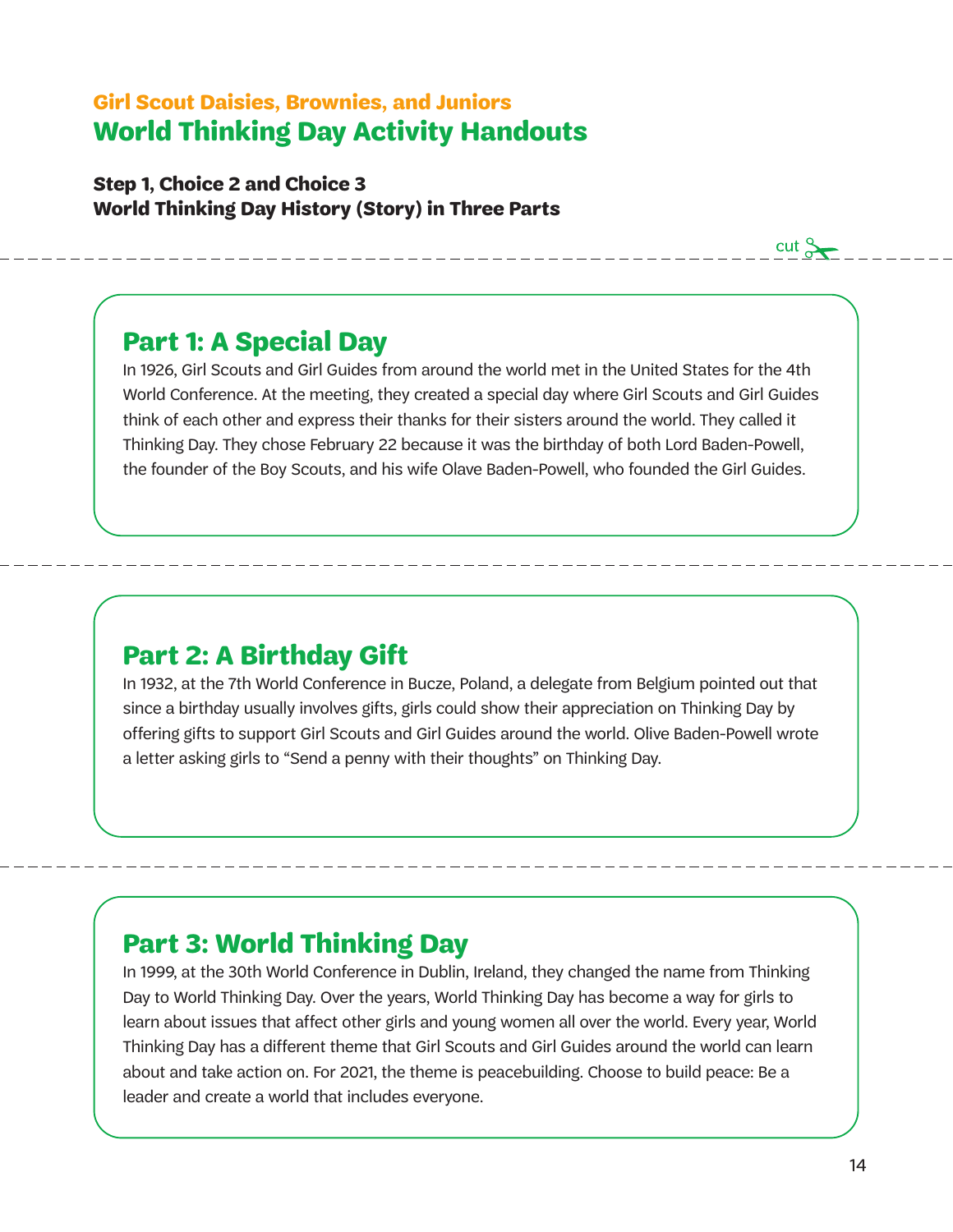#### **Step 3, Choice 3 Real-Life Girl Guide Stories from WAGGGS**



# **The San Cayetano Guides from Argentina**

We are a group of Girl Guides, aged 9 to 12, from San Cayetano, 267 miles from Buenos Aires, which is the capital city of Argentina.

We live in a small town with 8,400 people. Most everyone knows each other; people are good, hardworking, friendly, and kind.

It's a safe town with nice weather. We grow wheat, sunflowers, and corn on our farms. Some of the foods we like to eat are grilled meats, pasta, and empanadas, which are stuffed pastries with meat, vegetables, tuna, or cheese.

Most days we get up, have breakfast, and go to school with our friends. After class, we play sports, have dinner, and go to bed.

For us life is quiet and based around routine activities and family. Our favorite thing to do is to spend time together and help others.

At Girl Guides, we are divided into branches, then patrols. We meet at our headquarters, where we do most of our activities.

We try to help the community by leading collections, visiting grandparents and spending days with them. We like to serve and help.

Other girls should join Girl Guides because it's a nice experience to help others and helps you grow as a person.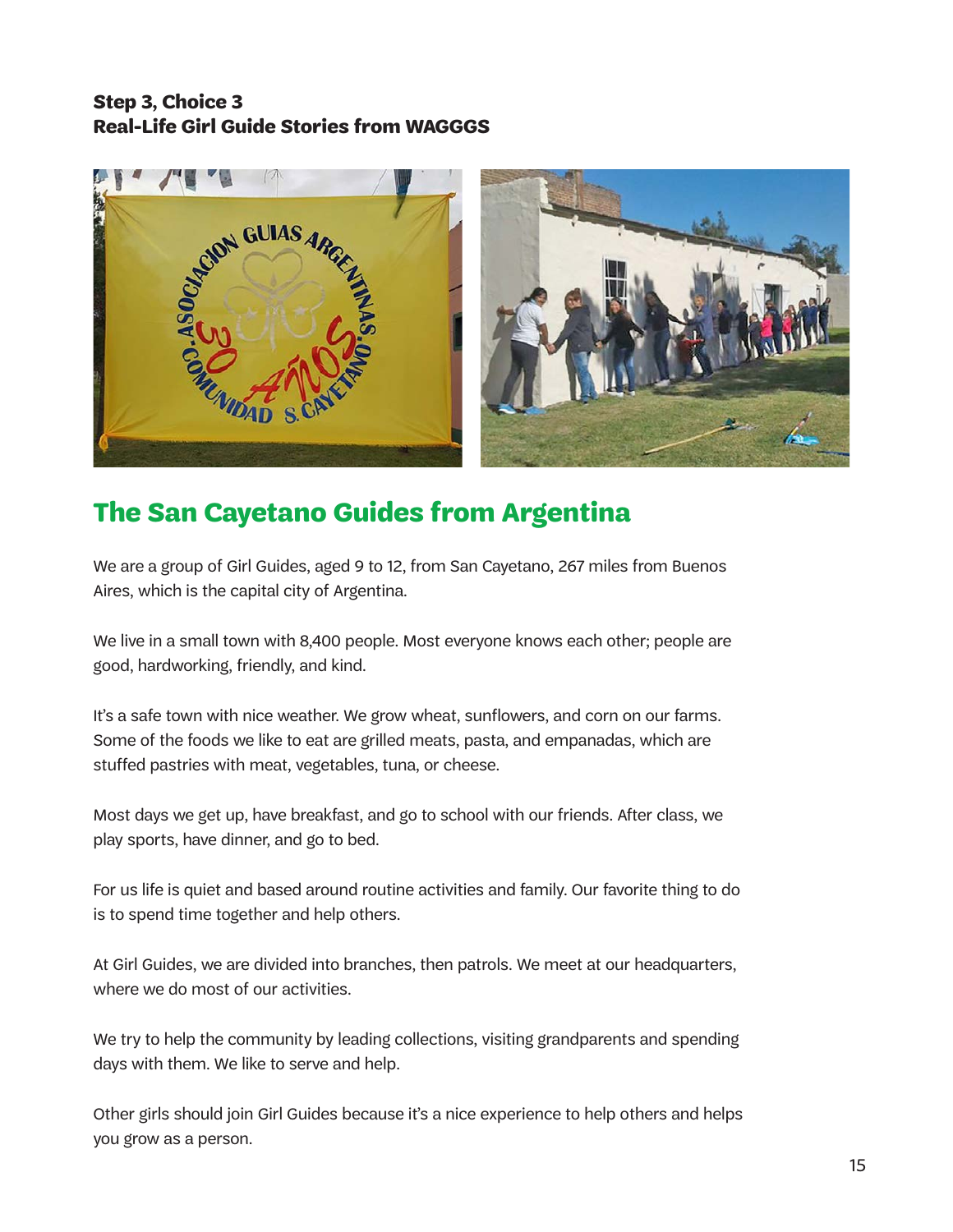

# **The Pacoche Guides from Ecuador**

We are the Pacoche Guides, from Manta, Ecuador.

It's very warm and sunny here in Pacoche. The area is very beautiful and tranquil with many trees. It has an atmosphere of peace.

Here the people are kind, friendly, hardworking, and happy to help. We grow corn, mangos, watermelon, tomatoes, oranges, bananas, cucumbers, squash, peppers, and lemons.

A normal day for us would start with breakfast and helping with the household chores like washing, cooking, and sweeping, then school.

We like Pacoche because it's sunny and there's no noise. It's the place where we all grew up.

We found out about Guiding when a woman from the United States came to do mission work in our community. She was a Guide and opened the group.

We meet once a week, every Friday at the Community Church. In our meeting, we say a prayer, sing, play, remember the Promise, make crafts, and draw.

The Guiding groups are divided into the Haditas, Exploradores, and Caminantes. We have gone to the Pacoche forest to learn about the environment and helped clean a beach.

Guiding has allowed us to meet girls from other parts of the world. It has taught us to share, take responsibility, travel, and be part of a space for girls only.

At Guides we have fun singing and doing different activities. We learn useful skills, visit new places, and help others. All the time we are moving forward and learning more. Every day we learn something positive, which helps us become better people.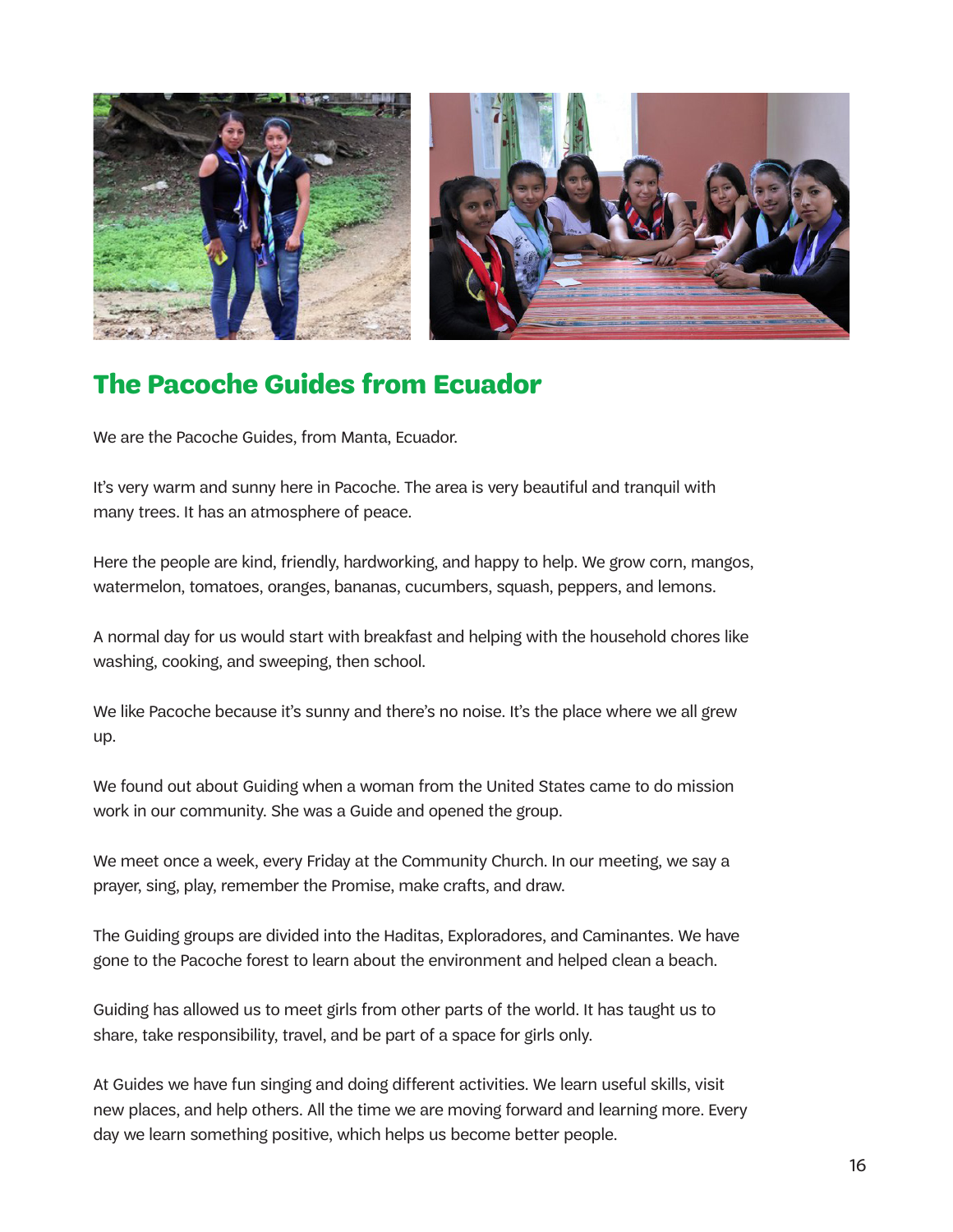# **A Girl Guide Story from Pakistan**

I'm part of the Mama School Girl Guides from the coastal province of Karachi in Pakistan. I am 14.

Birthdays are considered very special days here. They are celebrated with a lot of enthusiasm and happiness. Friends take you out to fancy restaurants or throw parties with a lot of gifts and love. It is one day where you can get constant attention and love!



The food we have here in Pakistan is amazing—everything is tasty. We eat rice, yogurt, and a type of bread called chapati or roti. We also eat spicy fried dishes mixed with either meat or vegetables.

Our scenery is breathtaking, especially here in Karachi. There are beaches and sea cliffs near where I live. The weather is like summer and can get hot, but we usually have a cool sea breeze.

We also have widespread poverty, a staggering number of children not attending school, and a lack of women's rights in rural areas.

Being a part of Girl Guides is important, especially living in a country with issues around women's rights. It teaches us to love our sisters and stand up for what is right.

Being a girl in Pakistan is hectic. We women aren't given the full freedom we deserve. This mindset is gradually changing, but not for everyone. Many still think girls are inferior to men. Women here face many difficulties and problems, but we remain strong.

My favorite part of Guiding is how it empowers girls and shapes us into better versions of ourselves. It teaches us to love our sisters and stand up for what is right. But most importantly, it teaches us to believe in ourselves. I have heard numerous stories of people transformed through Guiding, including being encouraged to speak out and never give up hope.

World Thinking Day is a very important day. It's a day when we come together and think of the importance of Girl Guiding and Girl Scouting. We think about how the Movement has changed the lives of girls around the globe by encouraging them, shaping them, and teaching them what's right and wrong.